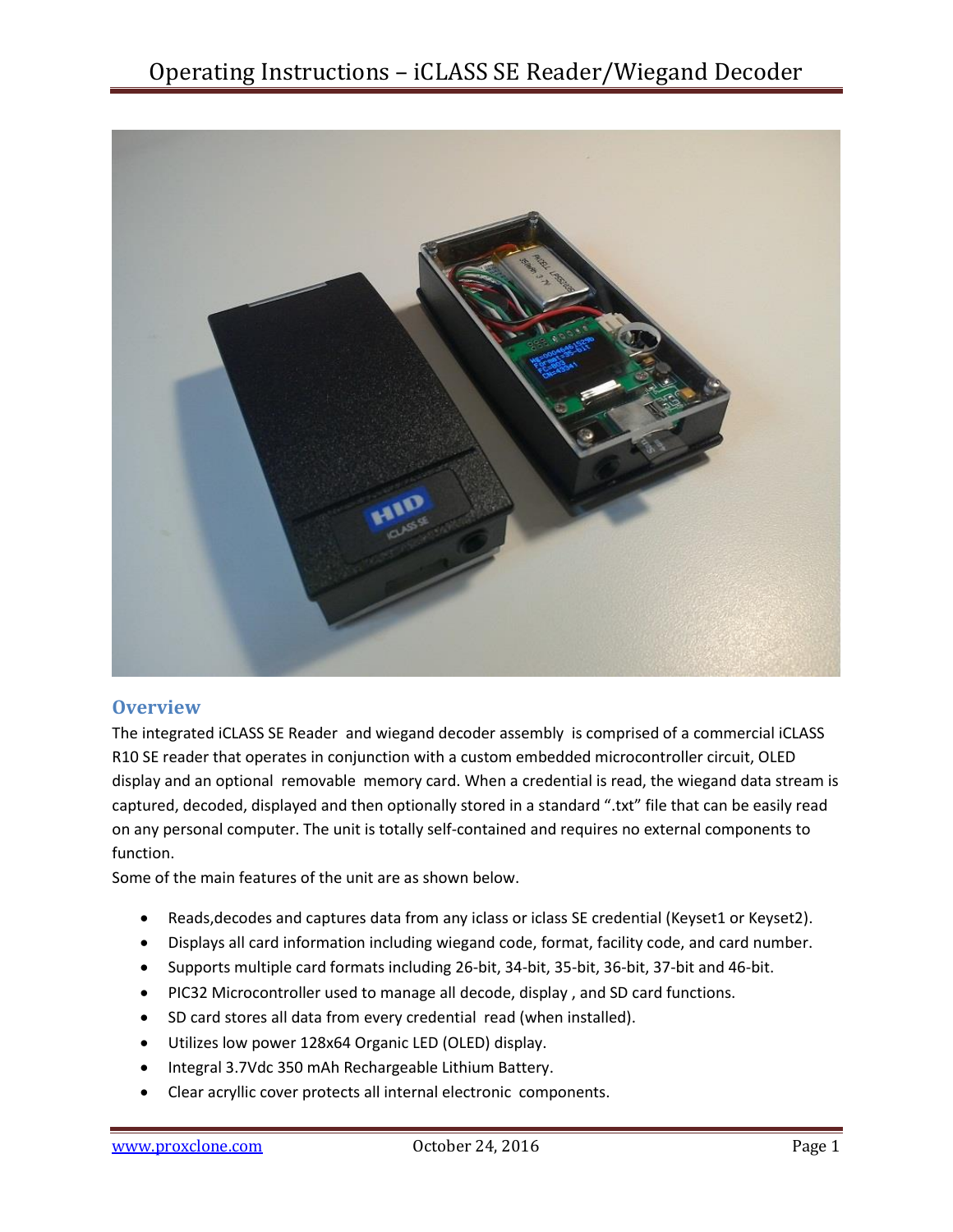# Operating Instructions – iCLASS SE Reader/Wiegand Decoder



Figure 1. iClass SE Wiegand Decoder Rear View

## **Setup / Operation:**

1. Install a standard micro-SD card into the slot located at the bottom of the reader. When looking at the back of the reader the SD card should be inserted with the gold contacts facing down. *[Note: Installation of the micro SD card is totally optional and is only required if the user desires to capture all credential data that is read by the reader.]*

2. Turn on the unit using the small slide switch located on the right side of the display. The switch is recessed beneath the acryllic cover to prevent accidental power switching. *[Note: A small non-metallic object (like a ballpoint pen) can be used to turn the unit on and off. The use of a metallic object is discouraged since the battery charge terminals above the switch could be accidently shorted.]*

3. After allowing a 4-second delay for the reader to power up, the display should indicate one of the three messages shown below based on the state of the optional micro-SD card.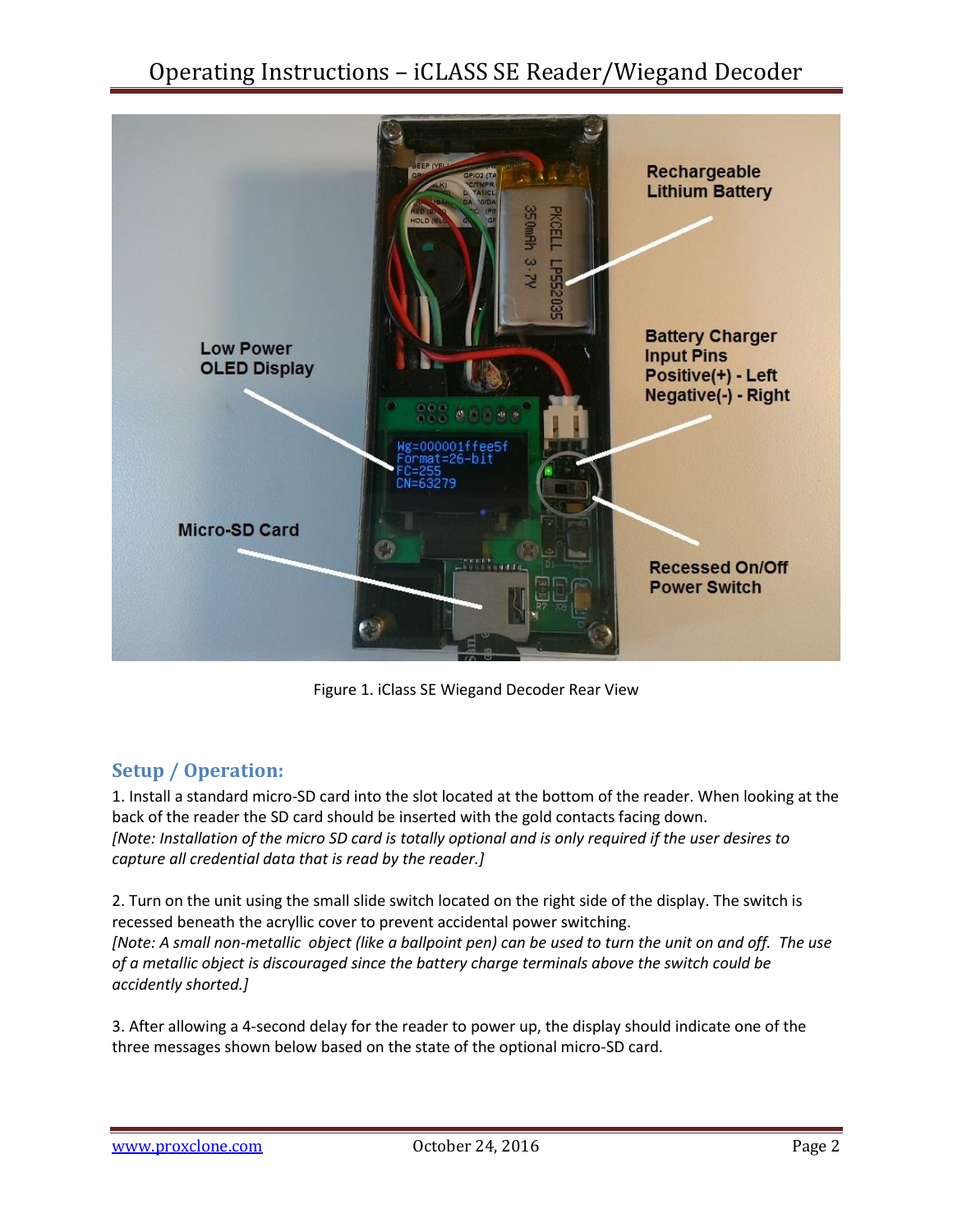## Operating Instructions – iCLASS SE Reader/Wiegand Decoder



Wiegand Data will be displayed but not stored.



detected. Wiegand Data will be displayed and stored.



A new file will be created. Wiegand Data will be displayed and stored.

4. Place a credential near the reader. The wiegand information sent out by the reader is captured and displayed. A typical card read is shown in the Figure 2 example below.

Line 1 displays the hexadecimal wiegand code that was received from the reader.

Line 2 displays the wiegand code length/format information.

Line 3 displays the decoded Facility Code information.

Line 4 displays the decoded card number information.

*[Note: The access control industry supports numerous credential formats that use the same bit length. The wiegand decoder will only display one decoded value based on the assumption that it is one of the most widely used formats. Other formats may also be decoded but will NOT be displayed. Additional decoded information will however be stored as part of the information packet written to the SD card. ]*

| Wg=00000132096e     |  |
|---------------------|--|
| Format = $26 - bit$ |  |
| $FC = 153$          |  |
| $CN = 1207$         |  |
|                     |  |
|                     |  |

Figure 2. Example Display for 26-bit card read.

If an SD card has been installed, the same decoded credential information will be appended to the "wieg.txt" file that is stored on the SD card. Additional decoded formats (if applicable) will also be stored during the same data store sequence.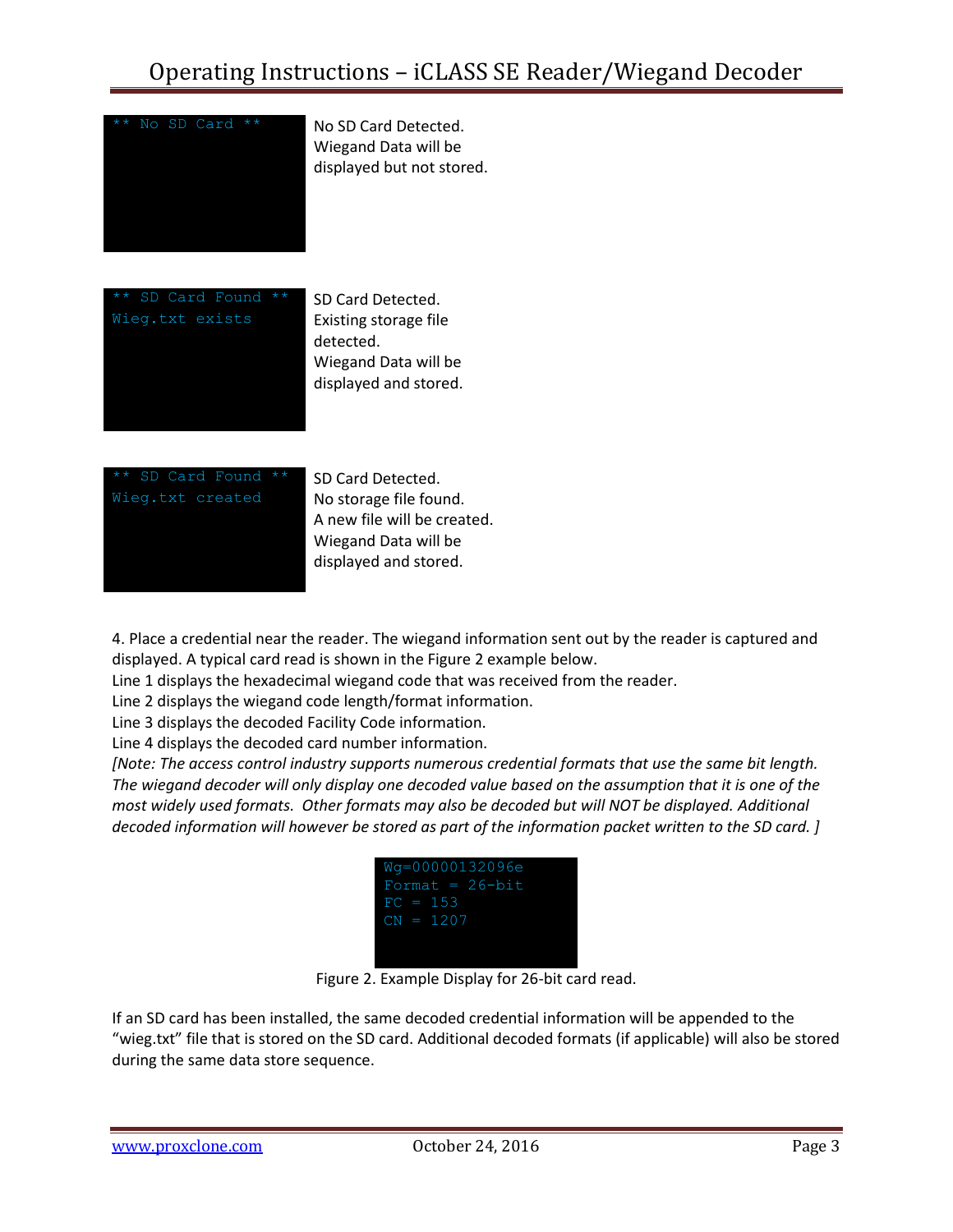### **SD Card Data Format**

Data is written to the wieg.txt file in a standard ASCII text format (See example below) A series of asterisks is used to delineate the information generated from each credential read.

The SD card stored data will contain some additional decoded card information for wiegand codes that are associated with other supported card formats. In these cases the information received will be decoded for "each" format that is supported by the wiegand decoder firmware.

Whenever the unit is power cycled, a "Power Cycle" message is also appended to the "wieg.txt" data. The wiegand decoder unit does not support any Real-Time-Clock capability and therefor no time stamp information can be included with the stored data.

SD Card file contents – Example:

```
Wieg = 0x00000132096e
Format = 26-bit
Fac Code = 153 [H10301]
Card No. = 1207
*****************************
Wieg = 0x3566802740c0Format = 46-bit
Fac Code = 10957Card No. = 1286240
*****************************
---------Power Cycle---------
Wieq = 0x00046461529bFormat = 35 - bitFac Code = 803 [Corp1000]
Card No. = 43341
*****************************
Wieg = 0x000f085888c8 [Note that 3 different 36-bit formats are decoded]
Format = 36-bit
Fac Code = 100 [Napco]
Card No. = 8662084
Fac Code = 900 [Simplex]
Card No. = 2901092
Fac Code = 44 [Keyscan]
Card No. = 17508
*****************************
```
#### **[Important Note 1:]**

Since the "wieg.txt" file does not contain any current date information the user must consider an alternative means to identify the data. If the user desires to identify a stored text file with a particular event or specific date it is recommended that Windows Explorer be used to rename the "wieg.txt" file to reflect the recently collected data contents. As an example the "wieg.txt" file might be renamed to "wieg 070416.txt" to identify credential data that was collected on July 4, 2016. Once the file has been renamed, the "wieg.txt" file will no longer exist and a new empty "wieg.txt" file will again be created during the next power up cycle of the wiegand decoder unit.